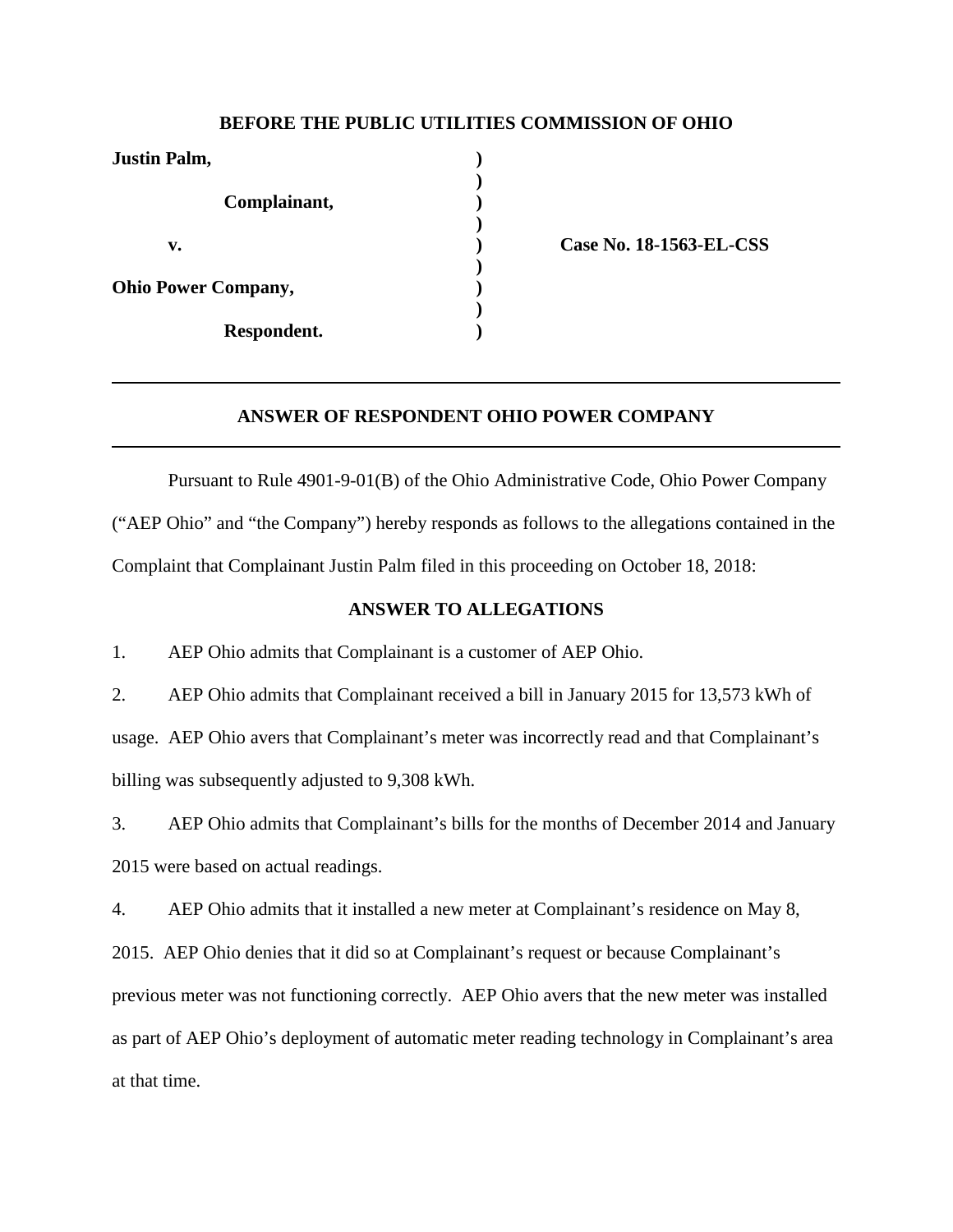5. AEP Ohio admits that it has initiated collections activities to collect the past due balance that Complainant owes to AEP Ohio.

6. AEP Ohio denies "altering" Complainant's bills or charging Complainant "fraudulent" charges.

7. AEP Ohio denies Complainant's allegations regarding Complainant's use of electric heaters, how much electric heat Complainant used in the winter of 2015, and Complainant's communications and "negotiations" with AEP Ohio representatives for lack of information or knowledge sufficient to form a belief thereon.

8. AEP Ohio denies Complainant's allegations regarding usage amounts for which Complainant allegedly was charged on various months, which do not contain any reference to the year of the charges, and usage amounts for an unidentified house where "the meter was changed" for lack of information or knowledge sufficient to form a belief thereon.

9. AEP Ohio denies each and every remaining allegation set forth in the Complaint.

#### **AFFIRMATIVE DEFENSES**

1. AEP Ohio avers that Complainant has failed to state reasonable grounds for a complaint as required by R.C. 4905.26.

2. The Commission lacks subject matter jurisdiction to adjudicate Complainant's request that "AEP remove the debt from [his] record."

3. AEP Ohio, at all times, complied with all applicable Ohio statutes; the Public Utilities Commission of Ohio's ("Commission") rules, regulations, and orders; and AEP Ohio's tariff.

4. AEP Ohio provided reasonable and adequate service to Complainant at all times relevant.

5. AEP Ohio reserves the right to raise additional affirmative defenses as warranted as this matter proceeds.

2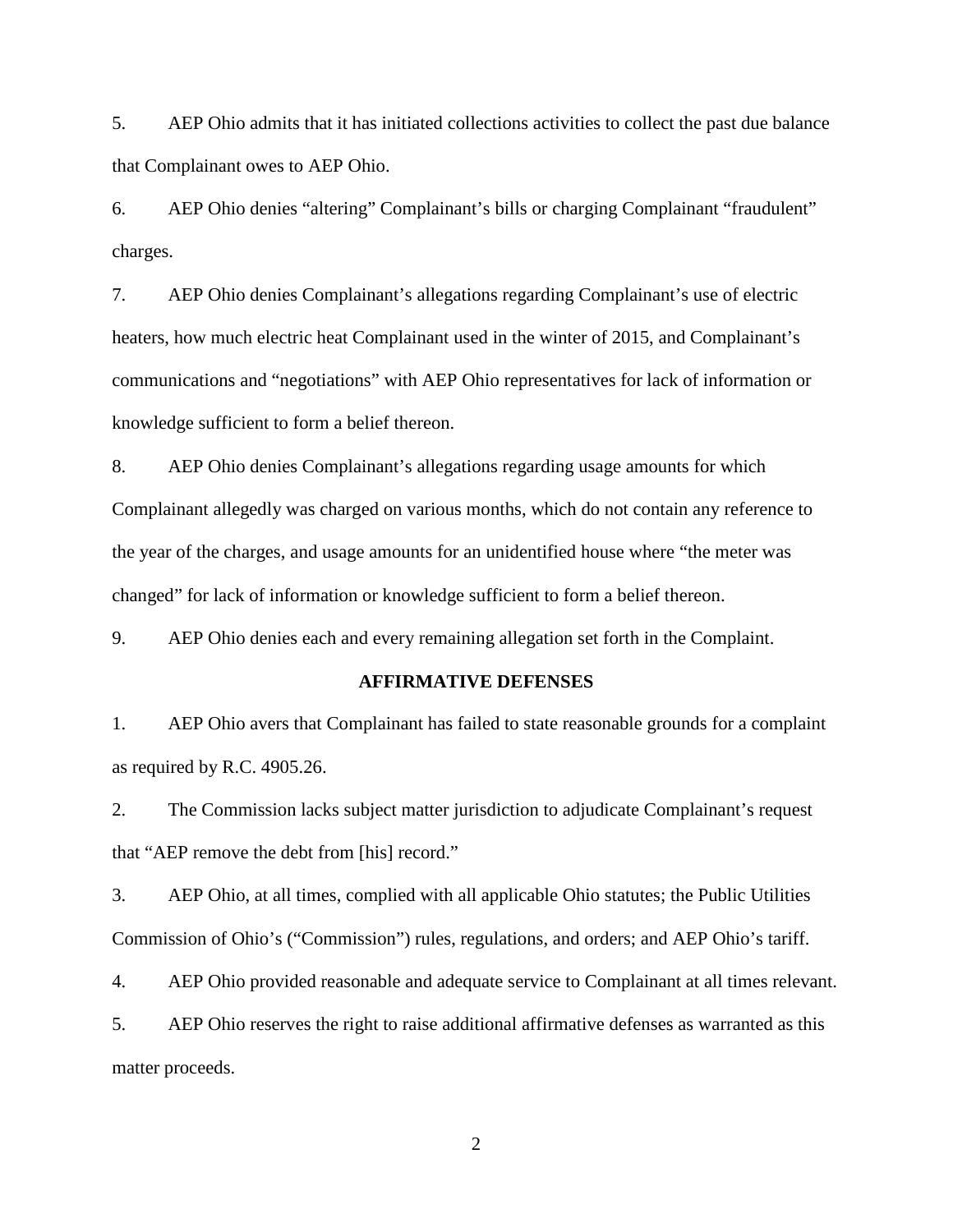**WHEREFORE**, having fully responded to the Complaint, Respondent Ohio Power

Company respectfully requests that the Public Utilities Commission of Ohio dismiss the

Complaint with prejudice and grant the Company all other necessary and proper relief.

Respectfully submitted,

*/s/ Christen M. Blend* Christen M. Blend (0086881) American Electric Power Service Corporation 1 Riverside Plaza, 29th Floor Columbus, Ohio 43215 Telephone: (614) 716-1915 Facsimile: (614) 716-2950 E-mail: [cmblend@aep.com](mailto:cmblend@aep.com)

(willing to accept service by e-mail)

**Counsel for Respondent Ohio Power Company**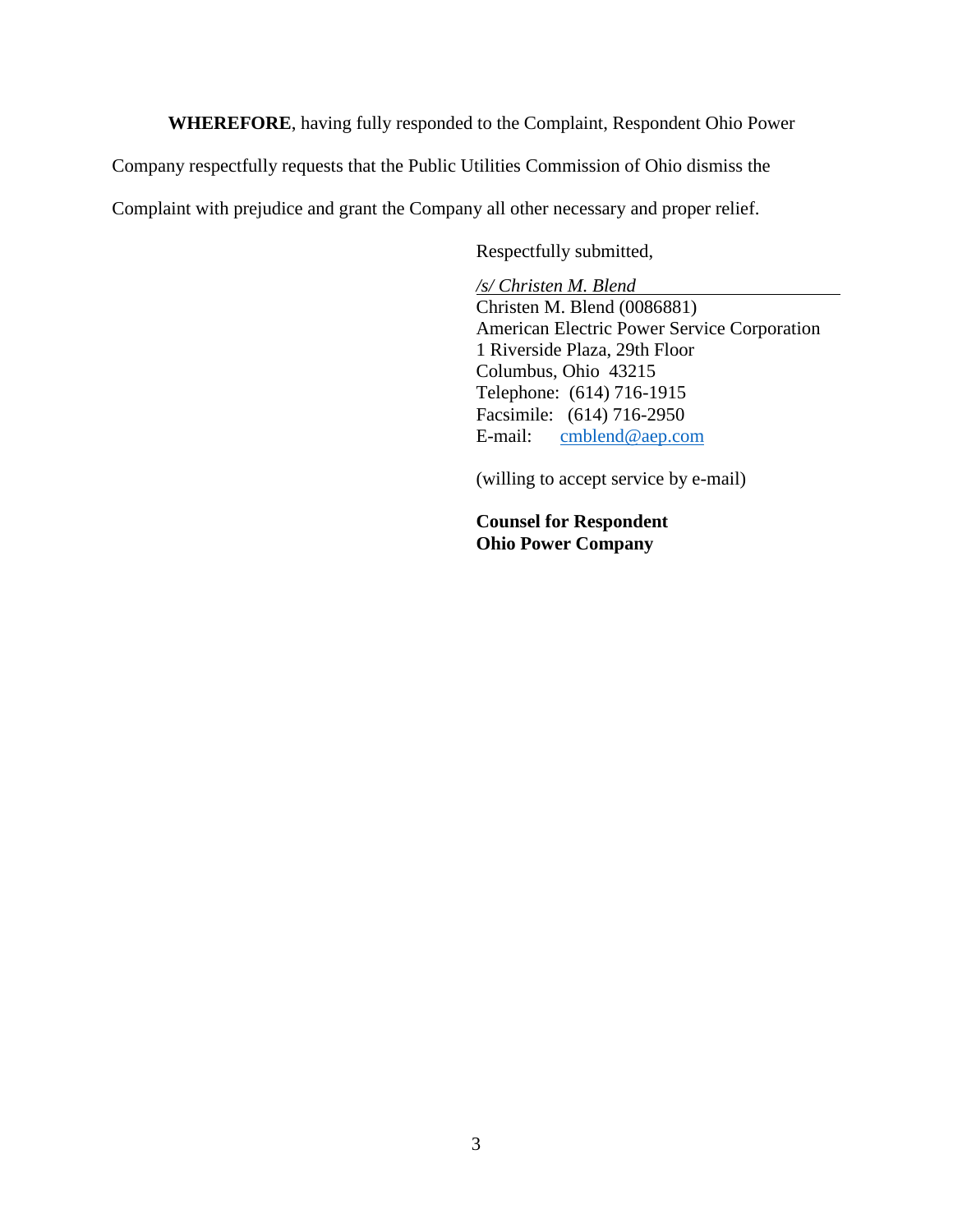# **CERTIFICATE OF SERVICE**

The undersigned certifies that a true and accurate copy of the foregoing was served upon

Complainants at the address listed below by regular U.S. mail, postage prepaid, on this 6th day

of November, 2018.

Justin Palm 2591 Leonardsburg Road Delaware, Ohio 43015

**Complainant**

*/s/ Christen M. Blend* Christen M. Blend